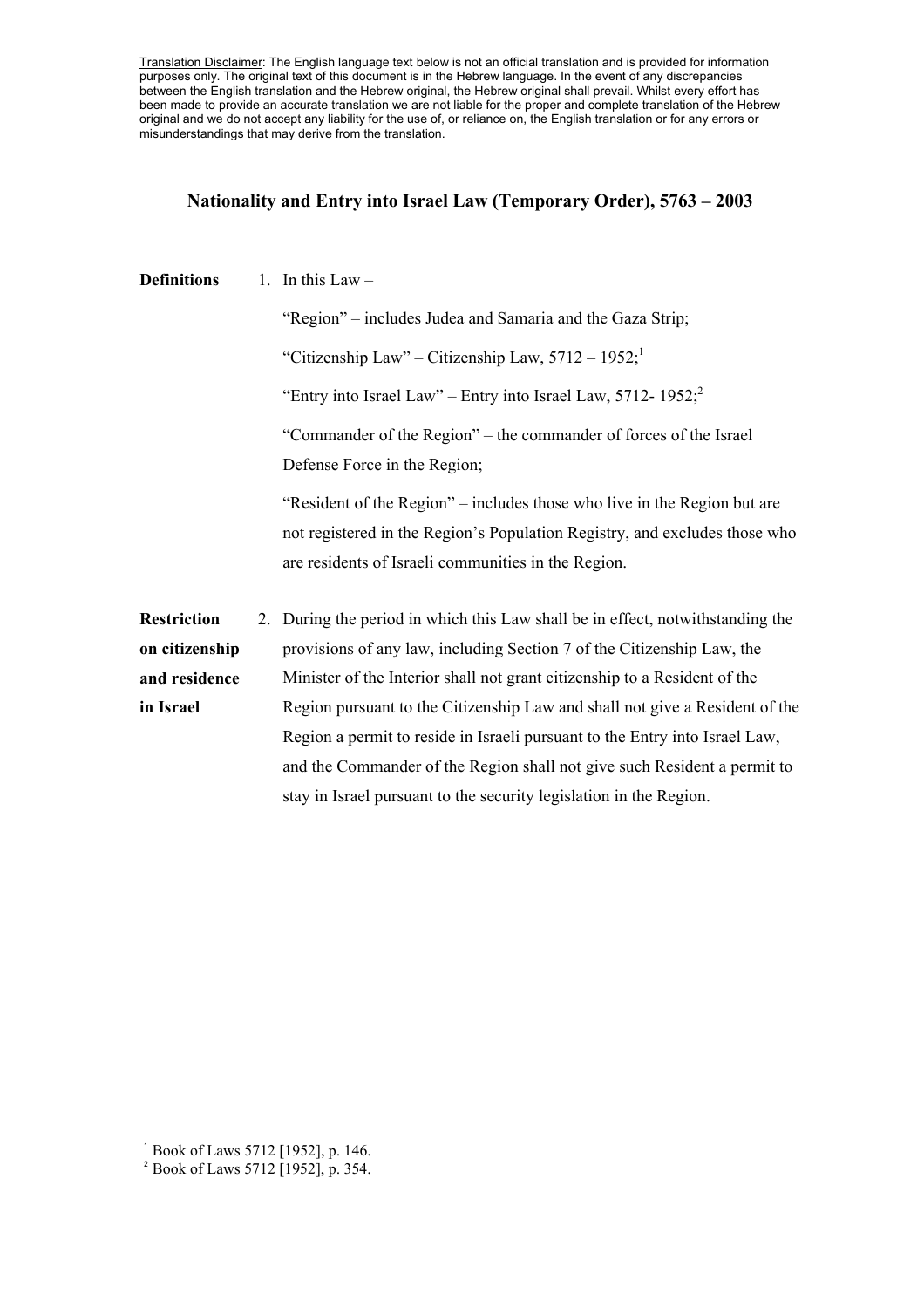## **Reservations** 3. Notwithstanding the provisions of section 2 –

- (1) The Minister of the Interior or the Commander of the Region, as the case may be, may grant a Resident of the Region a permit to reside in Israel or a permit to stay in Israel, for purposes of work or medical treatment or other temporary purposes, for a fixed period of time, and for a cumulative period that shall not exceed six months; and a permit to reside in Israel or a permit to stay in Israel, in order to prevent the separation of a child under twelve years of age from his parent who is lawfully staying in Israel.
- (2) The Minister of the Interior may grant citizenship or give a permit to reside in Israel to a Resident of the Region if he is convinced that the said resident identifies with the State of Israel and its goals, and that the resident or his family members performed a meaningful act to advance the security, economy, or another matter important to the state, or that granting citizenship or giving the permit to reside in Israel are of special interest to the state; in this paragraph, "family members" means spouse, parent, child.
- **Transitional**  4. Notwithstanding the provisions of this Law –
- **provisions**
- (1) The Minister of the Interior or the Commander of the Region, as the case may be, may extend the validity of a permit to reside in Israel or of a permit to stay in Israel that was held by a Resident of the Region prior to the commencement of this Law;
- (2) The Commander of the Region may give a permit allowing temporary stay in Israel to a Resident of the Region who submitted an application to become a citizen pursuant to the Citizenship Law, or an application for a permit to reside in Israel pursuant to the Entry into Israel Law, prior to 1 Sivan 5762 (12 May 2002) and who, on the day of the commencement of this law, has not yet been given a decision, provided that the said Resident shall not be given, pursuant to the provisions of this paragraph, citizenship pursuant to the Citizenship Law or a permit for temporary or permanent residence pursuant to the Entry into Israel Law.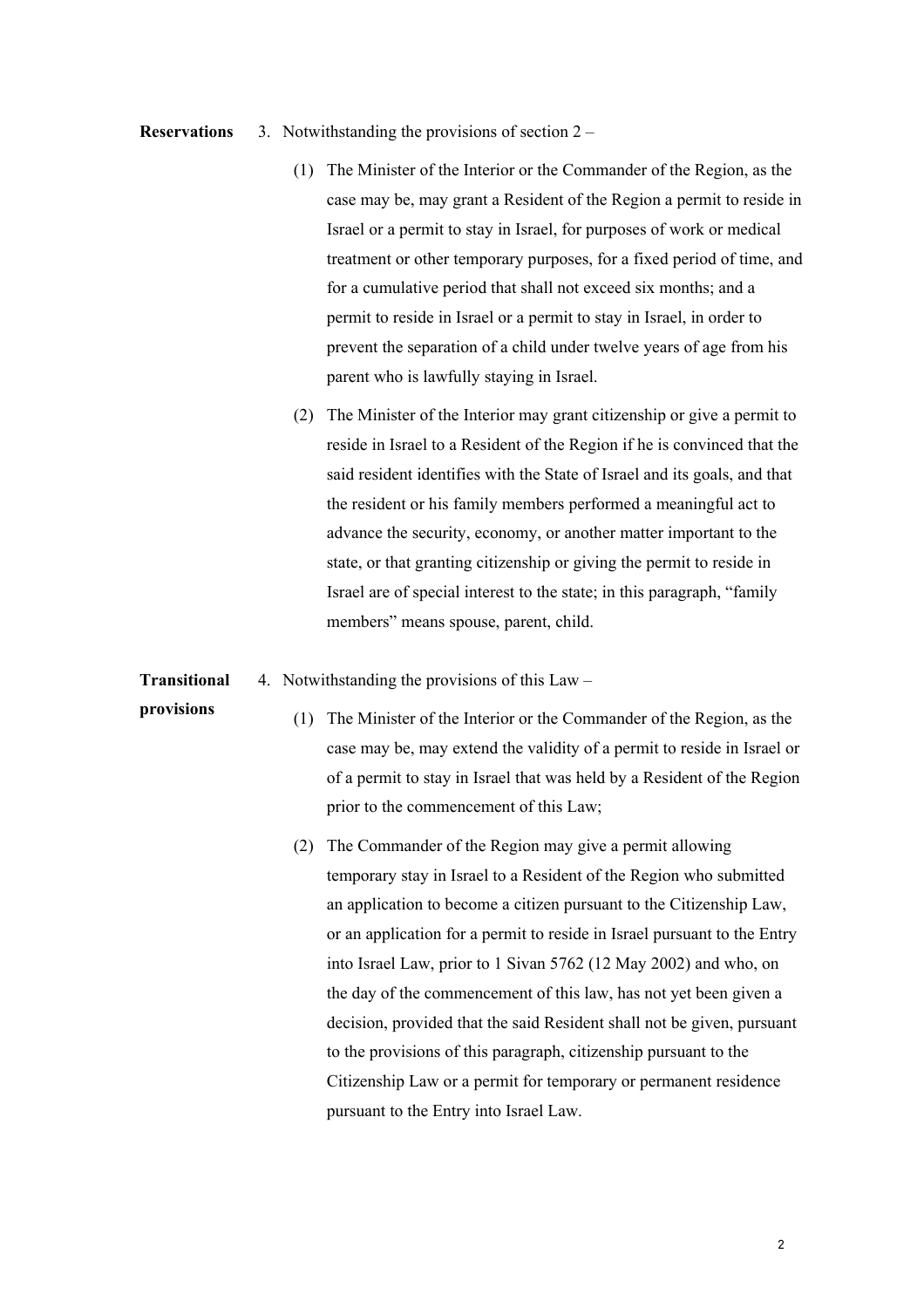**Validity** 5. This Law shall remain in effect for one year from the day of its publication; however, the government may, with the approval of the Knesset, extend its validity by order, from time to time, for a period that shall not exceed one year each time.

# **Explanatory Notes**

## **Section 2**

Israeli citizenship is currently granted primarily to residents of Judea and Samaria and the Gaza Strip (hereafter – the Region) pursuant to section 7 of the Citizenship Law, 5712 – 1952 (hereafter – the Citizenship Law), which provides as follows:

#### **Naturalization of husband and wife**

7. The spouse of a person who is an Israeli citizen or has applied for Israel citizenship and meets or is exempt from the requirements of Section 5(a) may obtain Israel citizenship by naturalization even if he or she does not meet the requirements of Section 5(a).

Similarly, permits for permanent residence in Israel are currently given for purposes of family unification, to residents of the Region in cases where their spouses are permanent residents of Israel. These permits are given under the general powers given to the Minister of the Interior, pursuant to section 2 of the Entry into Israel Law, 5712 – 1952 (hereafter – Entry into Israel Law), to grant a visa and permit for permanent residency in Israel.

Another official empowered to give a permit to stay in Israel is the commander of IDF forces in the Region. The commander is given this power pursuant to the security legislation in the Region.

It should be mentioned that granting of citizenship pursuant to the Citizenship Law, or giving a permit for permanent residency in Israel pursuant to the Entry into Israel Law, to a foreign resident within the context of family unification is a gradual process, as is enshrined in the procedures of the Ministry of the Interior. This is done to enable control and supervision of the acquisition of status in Israel by a foreign resident.

Initially, the Commander of the Region gives the resident of the Region a permit to stay in Israel. Subsequently, the Minister of the Interior gives the resident a permit to reside temporarily in Israel for fixed periods of one year each, pursuant to the Entry into Israel Law. At each stage of the procedure, a reexamination is made to ensure that the unified family unit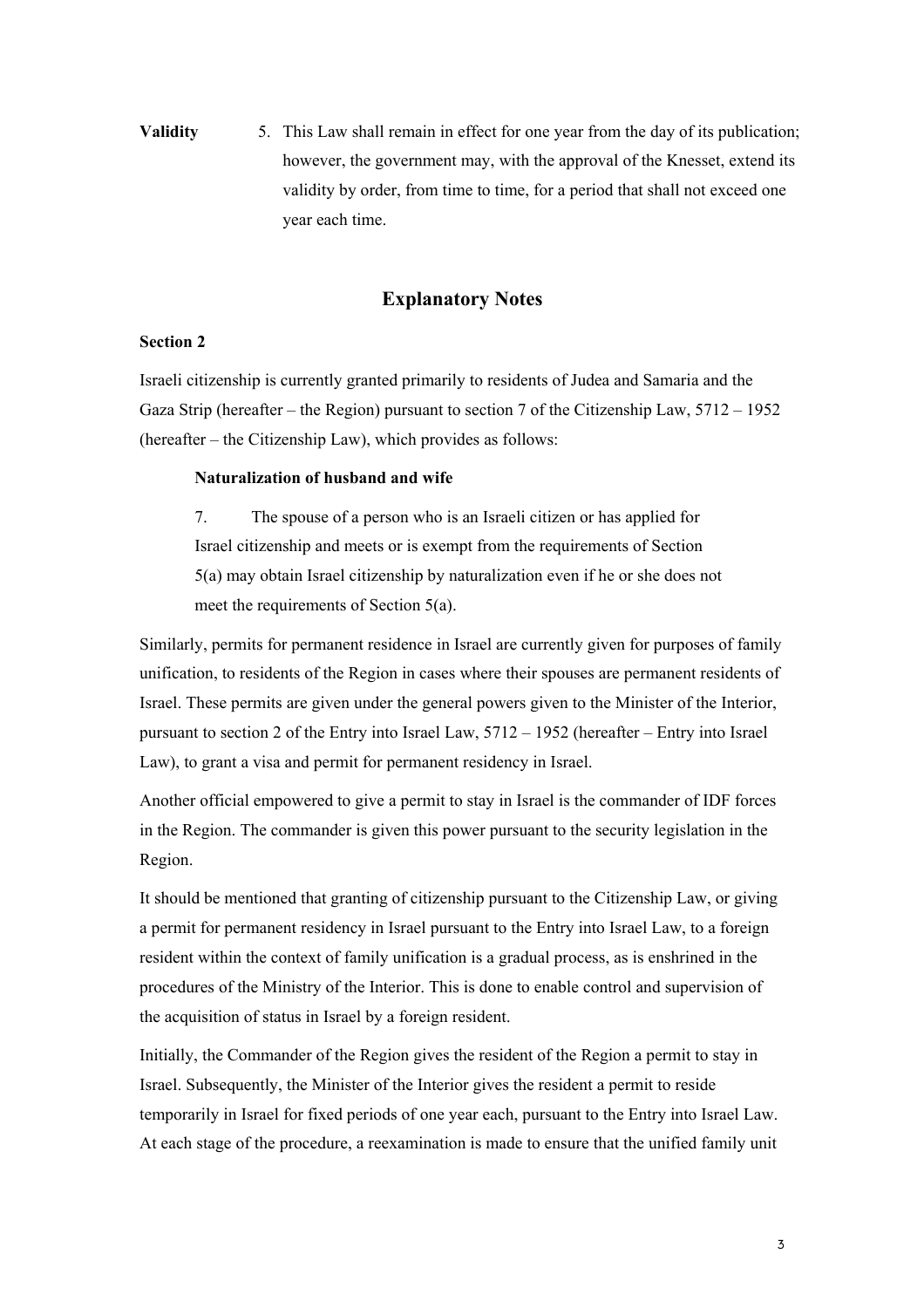still exists and that there is no criminal or security reason not to grant a status in Israel to the resident of the Region.

Since the outbreak of armed conflict between Israel and the Palestinians, which among other things has led to dozens of suicide attacks on Israeli territory, there has been increased involvement in this conflict of Palestinians who are originally residents of the Region and carry Israeli identity cards following family unification with Israeli citizens or residents, and who took advantage of their status in Israel, which enables them to move freely between Palestinian Authority territory and Israel.

Therefore, and in accordance with Government Decision 1813, of 12 May 2002 ( hereafter – the government decision), it is proposed to limit the granting to residents of the Region citizenship pursuant to the Citizenship Law, including through family unification, and to limit the giving of permits to such residents to reside in Israel pursuant to the Entry into Israel Law or of permits to stay in Israel pursuant to the security legislation in the Region.

## **Section 3**

It is proposed to make provisos against the restrictions in the proposed section 2 and enable permits to reside or stay in Israel for a fixed period of time, for purposes of work or to obtain medical treatment, and for other temporary purpose that shall not exceed six months cumulatively.

It is also proposed to allow the Minister of the Interior to grant citizenship or give a permit to reside in Israel to a resident of the Region who performs a meaningful act to advance the security, economy, or another matter of importance to the state, or where the granting of these permits is of special interest to the state.

Similar considerations currently exist in similar contexts in sections 6(e) and 9(a)(4) of the Citizenship Law.

## **Section 4**

A transitional provision is proposed that enables extension of the residency permits and permits to stay in Israel that the resident of the Region had obtained prior to when the proposed law takes effect. It should be noted that this provision enables extension of the validity of a residence or stay permit that the resident of the Region had prior to the commencement of the proposed law but does not allow the said resident to obtain a permit of a type other than the one he had.

The proposed law also allows the continued handling of applications to obtain citizenship and to obtain permits to reside in Israel that were submitted prior to the government decision,